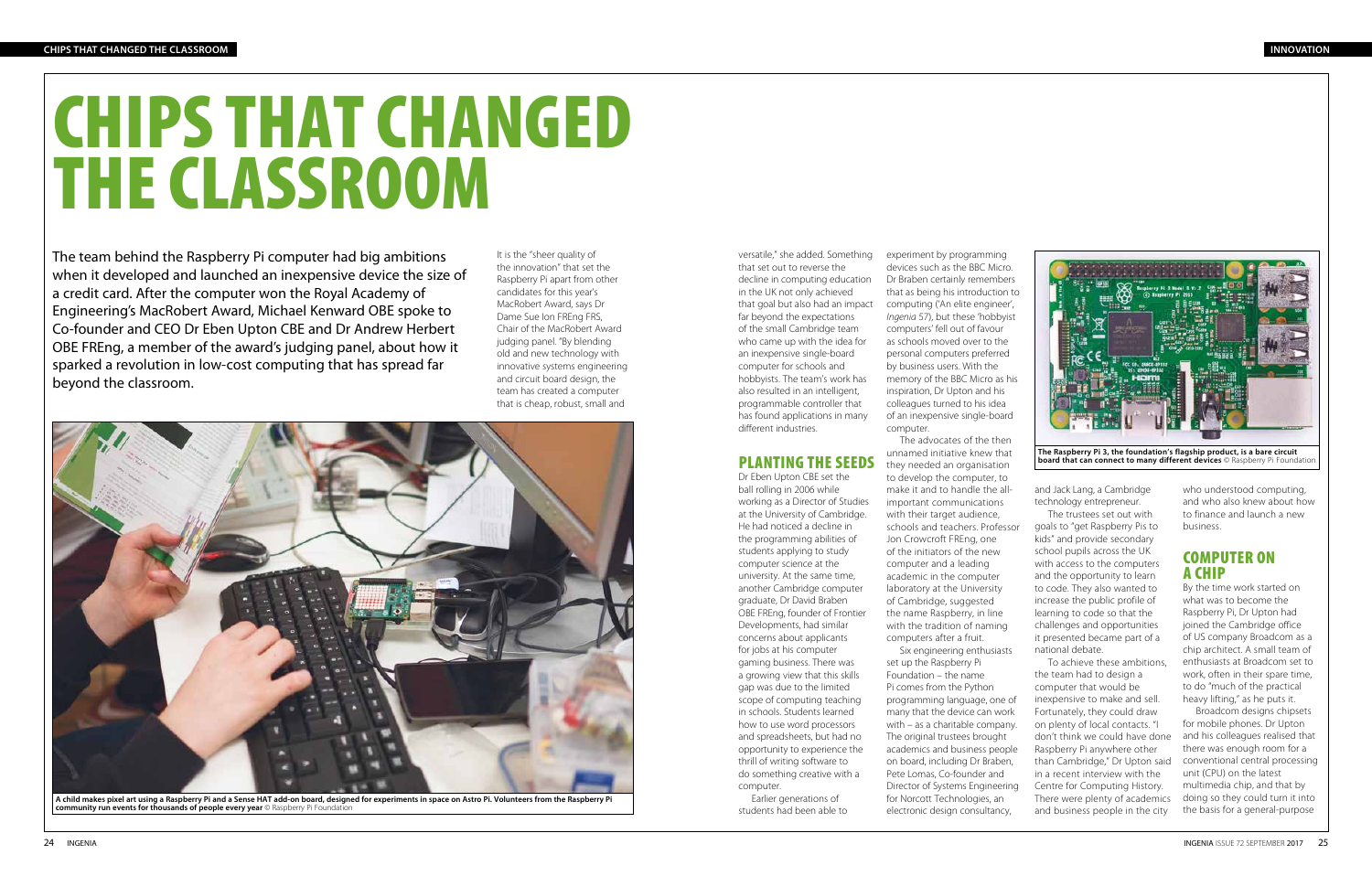computer. Rather than invent his own processor, Dr Upton chose a CPU from ARM, another Cambridge company designing silicon IP for mobile telephones.

The ARM processor allowed the new micro-computer to run its own variant of the Linux open-source operating system, Raspbian. This meant that the Raspberry Pi, known as the Pi in the community, started life with a full-function operating system that came with many programming languages and device drivers. The Pi team did not have to write a library of software before it brought the device to market: it could tap into the creativity and software of the large Linux community and many existing applications.

With the basic design ready, the team set itself challenging cost targets: it wanted to sell a fully capable personal computer for around £20 (\$35). At the time, single-board computers cost around \$100. The team also wanted its computer to connect to a wide range of devices and add-ons.

This connectivity also came into play with another important design feature: the Pi is a bare circuit board rather than a closed box that things are plugged into. Students are able build their own digital devices, which they

can connect to anything that takes their fancy and that uses standard interface protocols for displays, network devices and anything that can work with the USB drivers written for Linux, such as printers. This design philosophy encourages the Pi's use as a programmable controller/interface, promoting a large and growing 'digital making' community of students, hobbyists and individuals who have created all manner of devices based on a variety of hardware, from robots and heart monitors to irrigation systems, catflaps and many examples of devices on the internet of things.

The Pi's flexibility has enormous implications. For example, Dr Andrew Herbert OBE FREng, a member of the MacRobert judging panel and previously Chairman of Microsoft Research for the Europe, Middle East and Africa region, sees digital making as a pathway into careers in engineering. "Almost every branch of engineering embeds computers one way or another," he says. "The Pi gets young engineers started on that journey. To me the attraction of digital making is that it turns 'electronics' into 'software'. Surround the Pi with a few simple interfacing chips, sensors and actuators, and write

### CODING IN THE **COMMUNITY**

software to do all the control and data transfer – there is no need to learn how to design complicated electronics."

The designs for the Pi might have gone nowhere had it not been for what Dr Upton describes as an "accidental announcement", when the BBC's out "within seconds". Following technology correspondent, Rory Cellan-Jones, mentioned the new computer in a blog in May 2011. "We got this enormous deluge of attention, and then we had to make it."

While Lomas worked on the important task of bringing all the components together onto a device about the size of a credit card, Dr Upton took to the telephone to persuade chip makers to sell at a price that would meet the Pi's £20 target. Hoping to order just 10,000 or so chips, he had limited bargaining power. He had no idea that the companies he talked to would end up selling chips by the million.

There was also a "frantic scramble", Dr Upton recalls, trying to find someone to make the devices. After failing to find a British maker, Raspberry Pi scraped together \$250,000, mostly the trustees' own money, to pay a Chinese manufacturer to assemble the first 10,000 units.

In February 2012, the team invited people to sign up to buy the Raspberry Pi Model B. As Dr Braben recalls it, although there was no delivery date, when sales started, the rush to buy was so frenzied that it crashed the website and sold this success, Raspberry Pi could rethink its production strategy and approached a Sony factory in Wales that did contract production for other businesses, bringing production of the Pi back to the UK.

Launched officially at the end of February 2012, sales of the Pi 1 Model B hit 100,000 on the first day. By the end of the year, sales reached 800,000. The team decided to set up Raspberry Pi Trading, with Dr Upton as CEO, to develop the third model, the B+. The new design gave developers even more access to the internals, further opening up the machine to new applications. Importantly, the team ensured that anything developed for the earlier machines would work on later models without any changes.

It was not long before the Pi team's achievements began to be recognised. In 2013, Dr Upton's achievements in bringing the Pi to the market won him a Royal Academy of

Engineering Silver Medal for outstanding commercial success.

As the MacRobert citation says, the Raspberry Pi hardware has done much to put computing back into the hands of hobbyists, who were the early adopters of the Raspberry Pi, schools, and engineers in industry who want to develop inexpensive devices based on open standards. Pis make it easier for schools to teach students how to write code and introduce the skills that are invaluable in an increasingly digital society and, as the Pi started to come off the production line, it was the role of the Raspberry Pi Foundation

educational charity to get that message out to schools. Raspberry Pi Trading reinvests about a third of its profit in R&D, and the rest goes to the foundation. Grants and donations from other sources make up around half of the foundation's income. The turnover of Raspberry Pi Trading was around £16 million in 2016, yielding a profit of £8.9 million, which supports a wide range of community, outreach and learning activities. Several schemes support the original aim of bringing the excitement of programming to the classroom, such as Code Club, a network of teacher- and volunteer-run after-school programming clubs. There are now more than 10,000 Code Clubs running

in 125 countries. "More than 140,000 kids have taken part in our clubs in places as diverse as the northernmost tip of Canada and the favelas of Rio de Janeiro," says Katherine Leadbetter, Code Club International Programme Coordinator. The activities of Code Club go beyond the original aim of reviving classroom interest in writing code. One club in Zambia, run by volunteer Mwiza Simbeye, started as a way of getting children off the streets of Lusaka and teaching them useful skills.

The foundation also helps computing teachers in their classroom activities. For example, Picademy runs free two-day residential training courses in computing and digital making for educators. There are also

free online training courses for teachers and one-day workshops for teachers who want to start a Code Club.

The foundation's activities also support broader uses of the Pi. For example, around 250 teams from 15 countries are taking part in the current round of AstroPi competitions, which give young people the opportunity to design experiments and write programs that run on the International Space Station. Another project that uses Pi for scientific education is the Skycademy, in which trained educators work in teams with a highaltitude balloon pioneer to take photographs, and record and transmit atmospheric data back to the ground. In a joint



**A teacher helps a child program a Raspberry Pi at one of the foundation's many Code Clubs. As part of its mission to put the power of digital making into the hands of people everywhere, Raspberry Pi provides free, high-quality learning resources and both face-to-face and online training for educators**  © Raspberry PI Foundation

*Launched officially at the end of February 2012, sales of the Pi 1 Model B hit 100,000 on the first day. By the end of the year, sales reached 800,000*